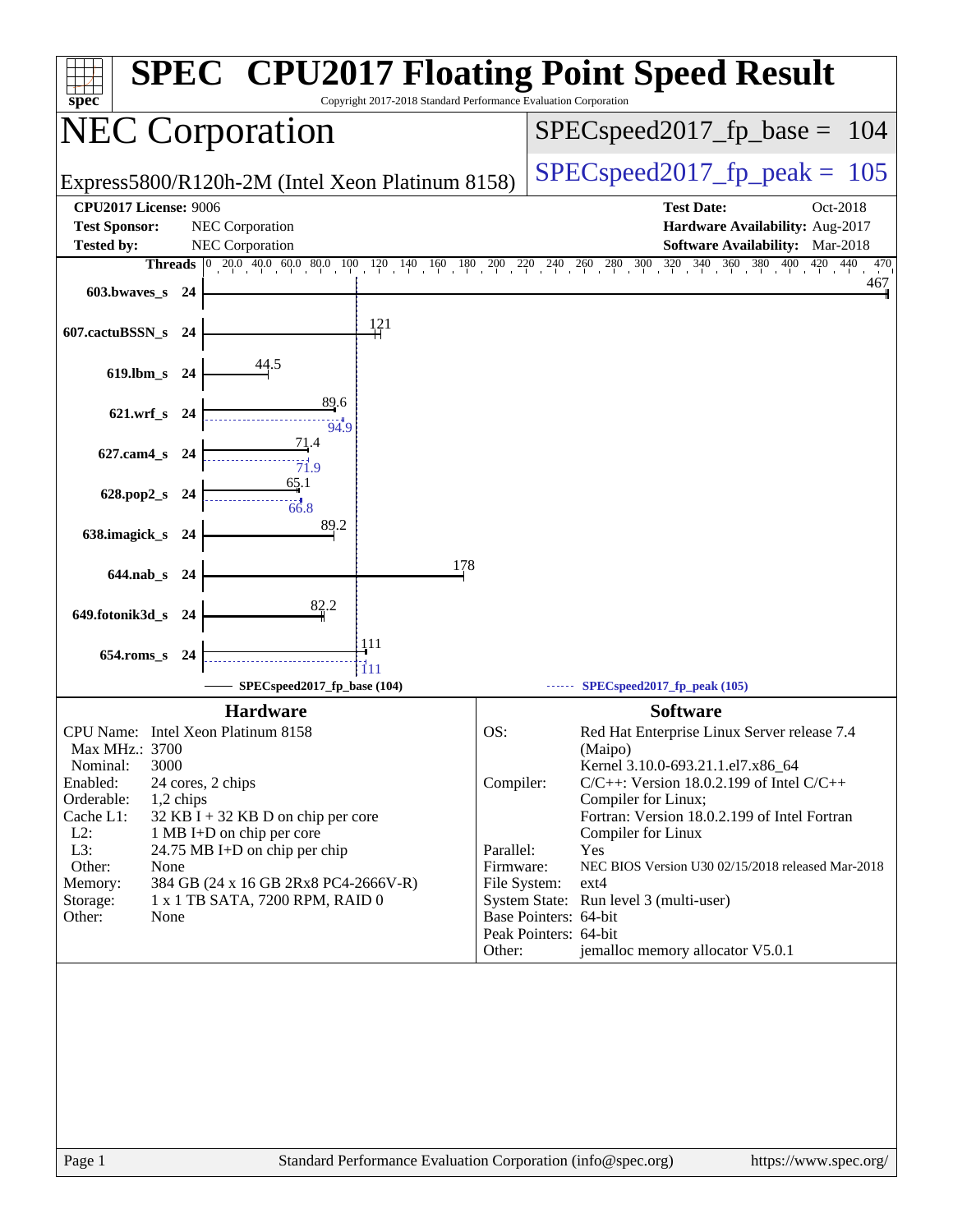

### Results appear in the [order in which they were run.](http://www.spec.org/auto/cpu2017/Docs/result-fields.html#RunOrder) Bold underlined text [indicates a median measurement](http://www.spec.org/auto/cpu2017/Docs/result-fields.html#Median). **[Operating System Notes](http://www.spec.org/auto/cpu2017/Docs/result-fields.html#OperatingSystemNotes)**

[638.imagick\\_s](http://www.spec.org/auto/cpu2017/Docs/benchmarks/638.imagick_s.html) 24 **[162](http://www.spec.org/auto/cpu2017/Docs/result-fields.html#Median) [89.2](http://www.spec.org/auto/cpu2017/Docs/result-fields.html#Median)** 162 89.3 162 89.1 24 **[162](http://www.spec.org/auto/cpu2017/Docs/result-fields.html#Median) [89.2](http://www.spec.org/auto/cpu2017/Docs/result-fields.html#Median)** 162 89.3 162 89.1 [644.nab\\_s](http://www.spec.org/auto/cpu2017/Docs/benchmarks/644.nab_s.html) 24 98.4 178 98.3 178 **[98.3](http://www.spec.org/auto/cpu2017/Docs/result-fields.html#Median) [178](http://www.spec.org/auto/cpu2017/Docs/result-fields.html#Median)** 24 98.4 178 98.3 178 **[98.3](http://www.spec.org/auto/cpu2017/Docs/result-fields.html#Median) [178](http://www.spec.org/auto/cpu2017/Docs/result-fields.html#Median)** [649.fotonik3d\\_s](http://www.spec.org/auto/cpu2017/Docs/benchmarks/649.fotonik3d_s.html) 24 **[111](http://www.spec.org/auto/cpu2017/Docs/result-fields.html#Median) [82.2](http://www.spec.org/auto/cpu2017/Docs/result-fields.html#Median)** 111 82.4 113 80.8 24 **[111](http://www.spec.org/auto/cpu2017/Docs/result-fields.html#Median) [82.2](http://www.spec.org/auto/cpu2017/Docs/result-fields.html#Median)** 111 82.4 113 80.8 [654.roms\\_s](http://www.spec.org/auto/cpu2017/Docs/benchmarks/654.roms_s.html) 24 **[142](http://www.spec.org/auto/cpu2017/Docs/result-fields.html#Median) [111](http://www.spec.org/auto/cpu2017/Docs/result-fields.html#Median)** 142 111 142 111 24 142 111 **[142](http://www.spec.org/auto/cpu2017/Docs/result-fields.html#Median) [111](http://www.spec.org/auto/cpu2017/Docs/result-fields.html#Median)** 142 111

Stack size set to unlimited using "ulimit -s unlimited"

**[SPECspeed2017\\_fp\\_base =](http://www.spec.org/auto/cpu2017/Docs/result-fields.html#SPECspeed2017fpbase) 104 [SPECspeed2017\\_fp\\_peak =](http://www.spec.org/auto/cpu2017/Docs/result-fields.html#SPECspeed2017fppeak) 105**

### **[General Notes](http://www.spec.org/auto/cpu2017/Docs/result-fields.html#GeneralNotes)**

Environment variables set by runcpu before the start of the run: KMP\_AFFINITY = "granularity=fine,compact" LD\_LIBRARY\_PATH = "/home/cpu2017/lib/ia32:/home/cpu2017/lib/intel64:/home/cpu2017/je5.0.1-32:/home/cpu2017/je5.0.1-64" OMP\_STACKSIZE = "192M"

 Binaries compiled on a system with 1x Intel Core i7-6700K CPU + 32GB RAM memory using Redhat Enterprise Linux 7.5 Transparent Huge Pages enabled by default Prior to runcpu invocation Filesystem page cache synced and cleared with: sync; echo 3 > /proc/sys/vm/drop\_caches

 Yes: The test sponsor attests, as of date of publication, that CVE-2017-5754 (Meltdown) is mitigated in the system as tested and documented. Yes: The test sponsor attests, as of date of publication, that CVE-2017-5753 (Spectre variant 1) is mitigated in the system as tested and documented. Yes: The test sponsor attests, as of date of publication, that CVE-2017-5715 (Spectre variant 2) is mitigated in the system as tested and documented.

 jemalloc, a general purpose malloc implementation built with the RedHat Enterprise 7.5, and the system compiler gcc 4.8.5 sources available from jemalloc.net or <https://github.com/jemalloc/jemalloc/releases>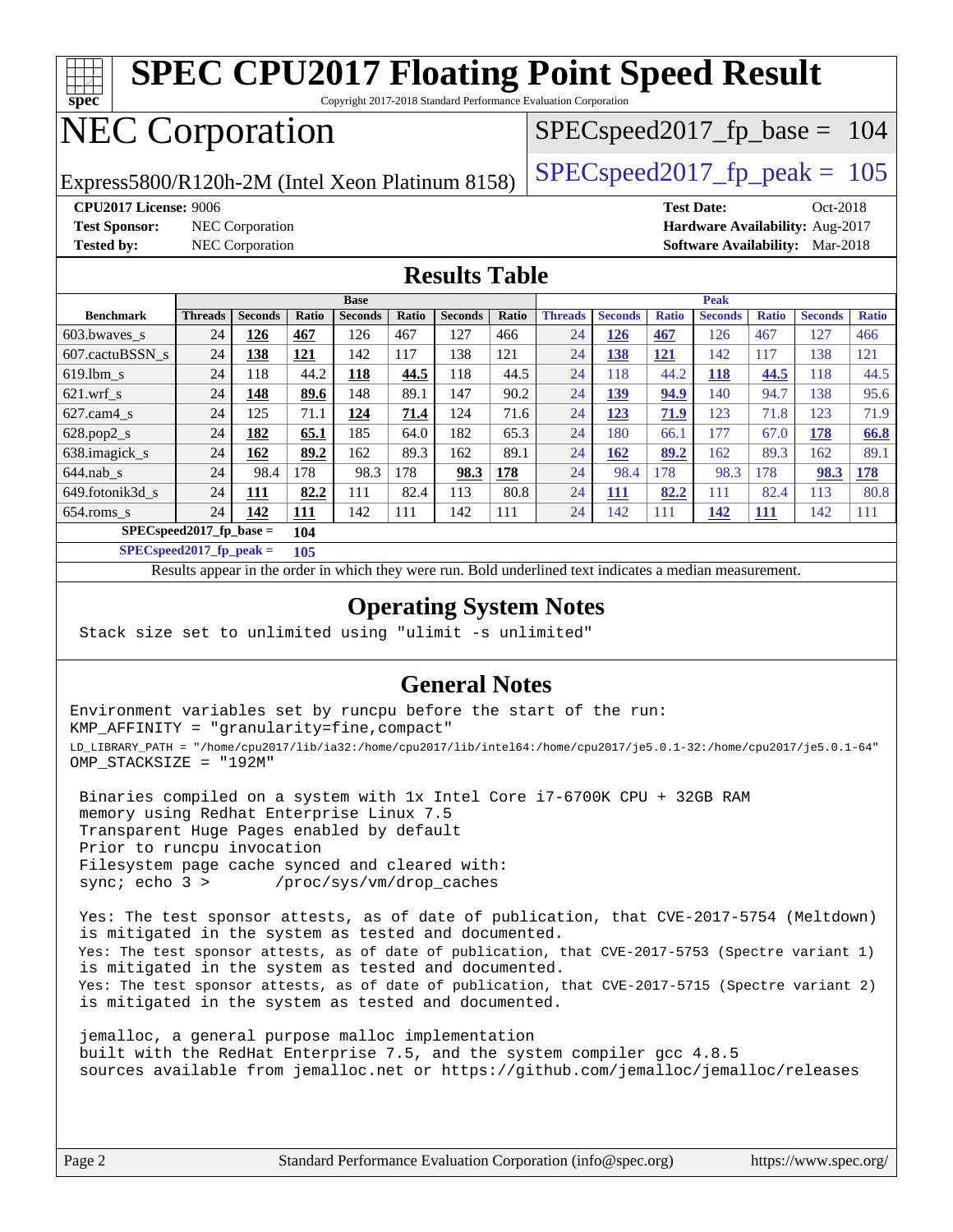| spec                                                                                                                                                                                                                                                                                                                                                                                                                                                                                                                                                                                                                                                                                                                                                                                                                                                                                                                                                                                                                                       | Copyright 2017-2018 Standard Performance Evaluation Corporation                                                                               | <b>SPEC CPU2017 Floating Point Speed Result</b>                                                                                                             |
|--------------------------------------------------------------------------------------------------------------------------------------------------------------------------------------------------------------------------------------------------------------------------------------------------------------------------------------------------------------------------------------------------------------------------------------------------------------------------------------------------------------------------------------------------------------------------------------------------------------------------------------------------------------------------------------------------------------------------------------------------------------------------------------------------------------------------------------------------------------------------------------------------------------------------------------------------------------------------------------------------------------------------------------------|-----------------------------------------------------------------------------------------------------------------------------------------------|-------------------------------------------------------------------------------------------------------------------------------------------------------------|
| <b>NEC Corporation</b>                                                                                                                                                                                                                                                                                                                                                                                                                                                                                                                                                                                                                                                                                                                                                                                                                                                                                                                                                                                                                     |                                                                                                                                               | $SPEC speed2017_fp\_base = 104$                                                                                                                             |
| Express5800/R120h-2M (Intel Xeon Platinum 8158)                                                                                                                                                                                                                                                                                                                                                                                                                                                                                                                                                                                                                                                                                                                                                                                                                                                                                                                                                                                            |                                                                                                                                               | $SPEC speed2017_fp\_peak = 105$                                                                                                                             |
| <b>CPU2017 License: 9006</b><br><b>Test Sponsor:</b><br>NEC Corporation<br><b>Tested by:</b><br>NEC Corporation                                                                                                                                                                                                                                                                                                                                                                                                                                                                                                                                                                                                                                                                                                                                                                                                                                                                                                                            |                                                                                                                                               | <b>Test Date:</b><br>$Oct-2018$<br>Hardware Availability: Aug-2017<br><b>Software Availability:</b> Mar-2018                                                |
|                                                                                                                                                                                                                                                                                                                                                                                                                                                                                                                                                                                                                                                                                                                                                                                                                                                                                                                                                                                                                                            | <b>Platform Notes</b>                                                                                                                         |                                                                                                                                                             |
| BIOS Settings:<br>Thermal Configuration: Maximum Cooling<br>Workload Profile: General Peak Frequency Compute<br>Intel Hyper-Threading: Disabled<br>Memory Patrol Scrubbing: Disabled<br>Energy/Performance Bias: Maximum Performance<br>LLC Dead Line Allocation: Disabled<br>Workload Profile: Custom<br>NUMA Group Size Optimization: Flat<br>Adjacent Sector Prefetch: Disabled<br>DCU Stream Prefetcher: Disabled<br>Sysinfo program /home/cpu2017/bin/sysinfo<br>Rev: r5974 of 2018-05-19 9bcde8f2999c33d61f64985e45859ea9<br>running on r120h2m Fri Oct 12 00:22:25 2018<br>SUT (System Under Test) info as seen by some common utilities.<br>For more information on this section, see<br>https://www.spec.org/cpu2017/Docs/config.html#sysinfo<br>From /proc/cpuinfo<br>model name: $Intel(R)$ Xeon $(R)$ Platinum 8158 CPU @ 3.00GHz<br>"physical id"s (chips)<br>2<br>24 "processors"<br>$cpu$ cores : 12<br>siblings : 12<br>physical 0: cores 0 1 2 3 4 9 10 16 18 19 25 26<br>physical 1: cores 0 1 2 3 4 9 10 16 18 19 25 26 |                                                                                                                                               | cores, siblings (Caution: counting these is hw and system dependent. The following<br>excerpts from /proc/cpuinfo might not be reliable. Use with caution.) |
| From 1scpu:<br>Architecture:<br>$CPU$ op-mode( $s$ ):<br>Byte Order:<br>CPU(s):<br>On-line $CPU(s)$ list:<br>Thread(s) per core:<br>Core(s) per socket:<br>Socket(s):<br>NUMA $node(s):$<br>Vendor ID:<br>CPU family:<br>Model:<br>Model name:<br>Stepping:<br>CPU MHz:<br>BogoMIPS:                                                                                                                                                                                                                                                                                                                                                                                                                                                                                                                                                                                                                                                                                                                                                       | x86_64<br>$32$ -bit, $64$ -bit<br>Little Endian<br>24<br>$0 - 23$<br>1<br>12<br>2<br>2<br>GenuineIntel<br>6<br>85<br>4<br>3000.000<br>6000.00 | $Intel(R) Xeon(R) Platinum 8158 CPU @ 3.00GHz$                                                                                                              |
| Page 3                                                                                                                                                                                                                                                                                                                                                                                                                                                                                                                                                                                                                                                                                                                                                                                                                                                                                                                                                                                                                                     | (Continued on next page)<br>Standard Performance Evaluation Corporation (info@spec.org)                                                       | https://www.spec.org/                                                                                                                                       |
|                                                                                                                                                                                                                                                                                                                                                                                                                                                                                                                                                                                                                                                                                                                                                                                                                                                                                                                                                                                                                                            |                                                                                                                                               |                                                                                                                                                             |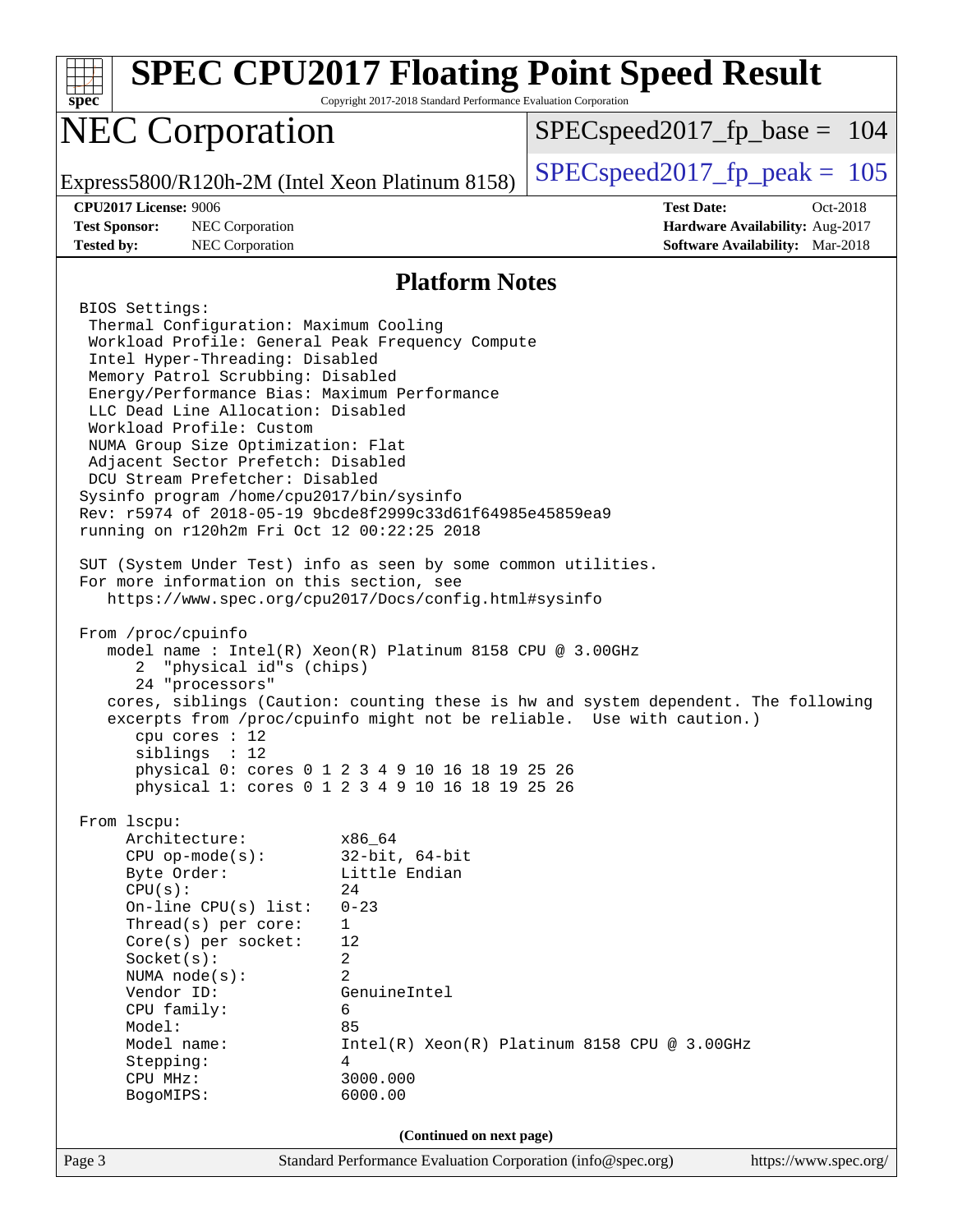Page 4 Standard Performance Evaluation Corporation [\(info@spec.org\)](mailto:info@spec.org) <https://www.spec.org/> **[spec](http://www.spec.org/) [SPEC CPU2017 Floating Point Speed Result](http://www.spec.org/auto/cpu2017/Docs/result-fields.html#SPECCPU2017FloatingPointSpeedResult)** Copyright 2017-2018 Standard Performance Evaluation Corporation NEC Corporation Express5800/R120h-2M (Intel Xeon Platinum 8158) [SPECspeed2017\\_fp\\_peak =](http://www.spec.org/auto/cpu2017/Docs/result-fields.html#SPECspeed2017fppeak)  $105$ SPECspeed2017 fp base =  $104$ **[CPU2017 License:](http://www.spec.org/auto/cpu2017/Docs/result-fields.html#CPU2017License)** 9006 **[Test Date:](http://www.spec.org/auto/cpu2017/Docs/result-fields.html#TestDate)** Oct-2018 **[Test Sponsor:](http://www.spec.org/auto/cpu2017/Docs/result-fields.html#TestSponsor)** NEC Corporation **[Hardware Availability:](http://www.spec.org/auto/cpu2017/Docs/result-fields.html#HardwareAvailability)** Aug-2017 **[Tested by:](http://www.spec.org/auto/cpu2017/Docs/result-fields.html#Testedby)** NEC Corporation **[Software Availability:](http://www.spec.org/auto/cpu2017/Docs/result-fields.html#SoftwareAvailability)** Mar-2018 **[Platform Notes \(Continued\)](http://www.spec.org/auto/cpu2017/Docs/result-fields.html#PlatformNotes)** Virtualization: VT-x L1d cache: 32K L1i cache: 32K L2 cache: 1024K L3 cache: 25344K NUMA node0 CPU(s): 0-11 NUMA node1 CPU(s): 12-23 Flags: fpu vme de pse tsc msr pae mce cx8 apic sep mtrr pge mca cmov pat pse36 clflush dts acpi mmx fxsr sse sse2 ss ht tm pbe syscall nx pdpe1gb rdtscp lm constant\_tsc art arch\_perfmon pebs bts rep\_good nopl xtopology nonstop\_tsc aperfmperf eagerfpu pni pclmulqdq dtes64 monitor ds\_cpl vmx smx est tm2 ssse3 fma cx16 xtpr pdcm pcid dca sse4\_1 sse4\_2 x2apic movbe popcnt tsc\_deadline\_timer aes xsave avx f16c rdrand lahf\_lm abm 3dnowprefetch epb cat\_l3 cdp\_l3 invpcid\_single intel\_pt spec\_ctrl ibpb\_support tpr\_shadow vnmi flexpriority ept vpid fsgsbase tsc\_adjust bmi1 hle avx2 smep bmi2 erms invpcid rtm cqm mpx rdt\_a avx512f avx512dq rdseed adx smap clflushopt clwb avx512cd avx512bw avx512vl xsaveopt xsavec xgetbv1 cqm\_llc cqm\_occup\_llc cqm\_mbm\_total cqm\_mbm\_local dtherm ida arat pln pts /proc/cpuinfo cache data cache size : 25344 KB From numactl --hardware WARNING: a numactl 'node' might or might not correspond to a physical chip. available: 2 nodes (0-1) node 0 cpus: 0 1 2 3 4 5 6 7 8 9 10 11 node 0 size: 196267 MB node 0 free: 191708 MB node 1 cpus: 12 13 14 15 16 17 18 19 20 21 22 23 node 1 size: 196607 MB node 1 free: 192113 MB node distances: node 0 1 0: 10 21 1: 21 10 From /proc/meminfo MemTotal: 395929992 kB HugePages\_Total: 0 Hugepagesize: 2048 kB From /etc/\*release\* /etc/\*version\* os-release: NAME="Red Hat Enterprise Linux Server" VERSION="7.4 (Maipo)" ID="rhel" ID\_LIKE="fedora" VARIANT="Server" **(Continued on next page)**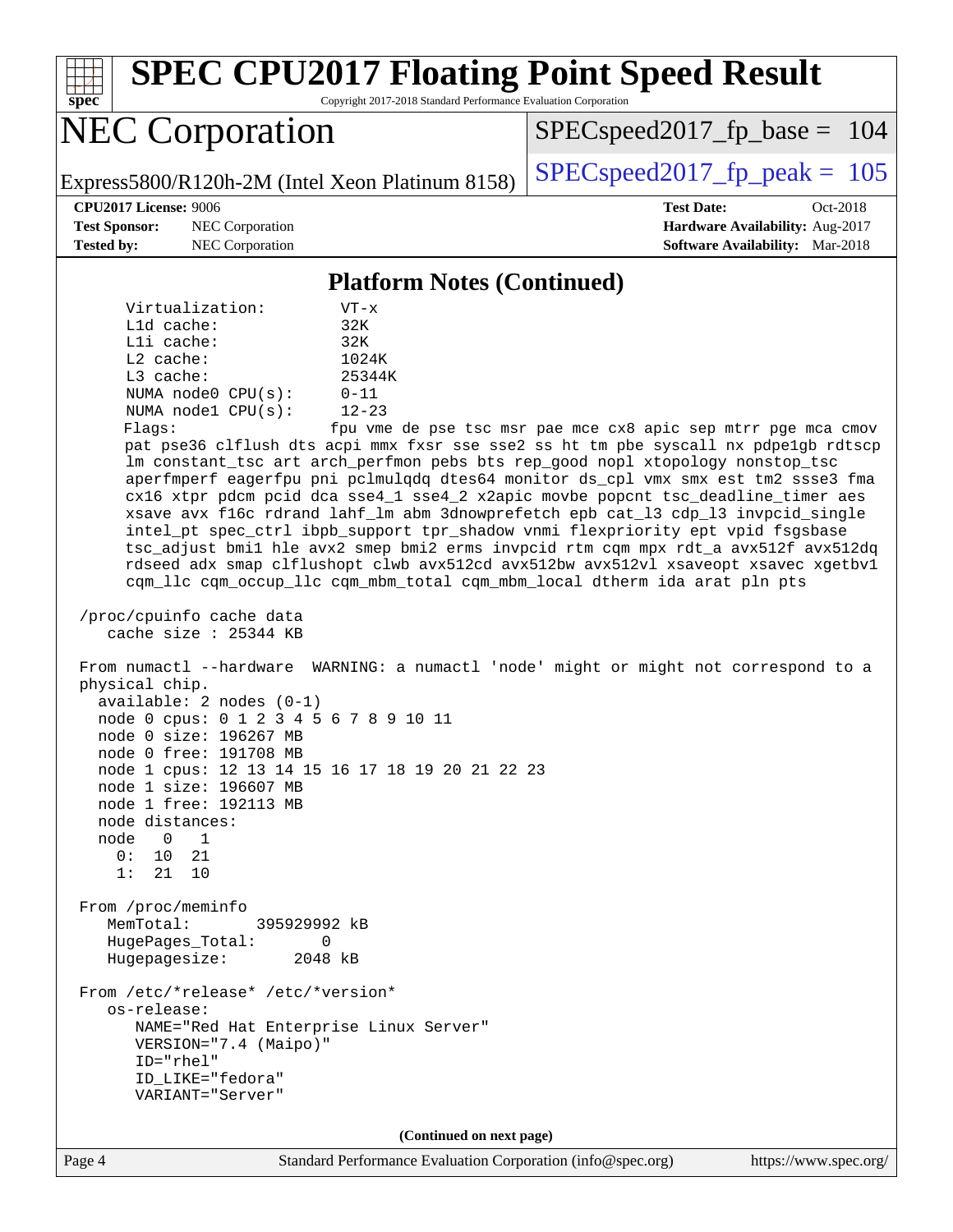| $spec^*$                                                                  | <b>SPEC CPU2017 Floating Point Speed Result</b><br>Copyright 2017-2018 Standard Performance Evaluation Corporation                                                                                                                                                                                                                                |                                                                                                     |
|---------------------------------------------------------------------------|---------------------------------------------------------------------------------------------------------------------------------------------------------------------------------------------------------------------------------------------------------------------------------------------------------------------------------------------------|-----------------------------------------------------------------------------------------------------|
|                                                                           | <b>NEC Corporation</b>                                                                                                                                                                                                                                                                                                                            | $SPEC speed2017_f p\_base = 104$                                                                    |
|                                                                           | Express5800/R120h-2M (Intel Xeon Platinum 8158)                                                                                                                                                                                                                                                                                                   | $SPEC speed2017_fp\_peak = 105$                                                                     |
| <b>CPU2017 License: 9006</b><br><b>Test Sponsor:</b><br><b>Tested by:</b> | NEC Corporation<br>NEC Corporation                                                                                                                                                                                                                                                                                                                | <b>Test Date:</b><br>Oct-2018<br>Hardware Availability: Aug-2017<br>Software Availability: Mar-2018 |
|                                                                           | <b>Platform Notes (Continued)</b>                                                                                                                                                                                                                                                                                                                 |                                                                                                     |
| uname $-a$ :                                                              | VARIANT_ID="server"<br>VERSION_ID="7.4"<br>PRETTY_NAME="Red Hat Enterprise Linux Server 7.4 (Maipo)"<br>redhat-release: Red Hat Enterprise Linux Server release 7.4 (Maipo)<br>system-release: Red Hat Enterprise Linux Server release 7.4 (Maipo)<br>system-release-cpe: cpe:/o:redhat:enterprise_linux:7.4:ga:server<br>x86_64 x86_64 GNU/Linux | Linux r120h2m 3.10.0-693.21.1.el7.x86_64 #1 SMP Fri Feb 23 18:54:16 UTC 2018 x86_64                 |
|                                                                           | Kernel self-reported vulnerability status:                                                                                                                                                                                                                                                                                                        |                                                                                                     |
|                                                                           | CVE-2017-5754 (Meltdown):<br>Mitigation: PTI<br>CVE-2017-5753 (Spectre variant 1): Mitigation: Load fences<br>CVE-2017-5715 (Spectre variant 2): Mitigation: IBRS (kernel)<br>run-level 3 Oct 12 00:16                                                                                                                                            |                                                                                                     |
| Filesystem<br>/dev/sda3                                                   | SPEC is set to: /home/cpu2017<br>Type Size Used Avail Use% Mounted on<br>ext4 909G 489G 374G 57% /                                                                                                                                                                                                                                                |                                                                                                     |
| Memory:                                                                   | this section. The 'dmidecode' program reads system data which is "intended to allow<br>hardware to be accurately determined", but the intent may not be met, as there are<br>frequent changes to hardware, firmware, and the "DMTF SMBIOS" standard.<br>BIOS NEC U30 02/15/2018<br>24x UNKNOWN NOT AVAILABLE 16 GB 2 rank 2666                    | Additional information from dmidecode follows. WARNING: Use caution when you interpret              |
|                                                                           | (End of data from sysinfo program)                                                                                                                                                                                                                                                                                                                |                                                                                                     |
|                                                                           | <b>Compiler Version Notes</b>                                                                                                                                                                                                                                                                                                                     |                                                                                                     |
|                                                                           | CC 619.1bm_s(base) 638.imagick_s(base, peak) 644.nab_s(base, peak)                                                                                                                                                                                                                                                                                |                                                                                                     |
|                                                                           | ---------------------------------<br>icc (ICC) 18.0.2 20180210<br>Copyright (C) 1985-2018 Intel Corporation. All rights reserved.                                                                                                                                                                                                                 |                                                                                                     |
| CC                                                                        | $619.1$ bm_s(peak)                                                                                                                                                                                                                                                                                                                                |                                                                                                     |
|                                                                           | icc (ICC) 18.0.2 20180210                                                                                                                                                                                                                                                                                                                         |                                                                                                     |
|                                                                           | (Continued on next page)                                                                                                                                                                                                                                                                                                                          |                                                                                                     |
| Page 5                                                                    | Standard Performance Evaluation Corporation (info@spec.org)                                                                                                                                                                                                                                                                                       | https://www.spec.org/                                                                               |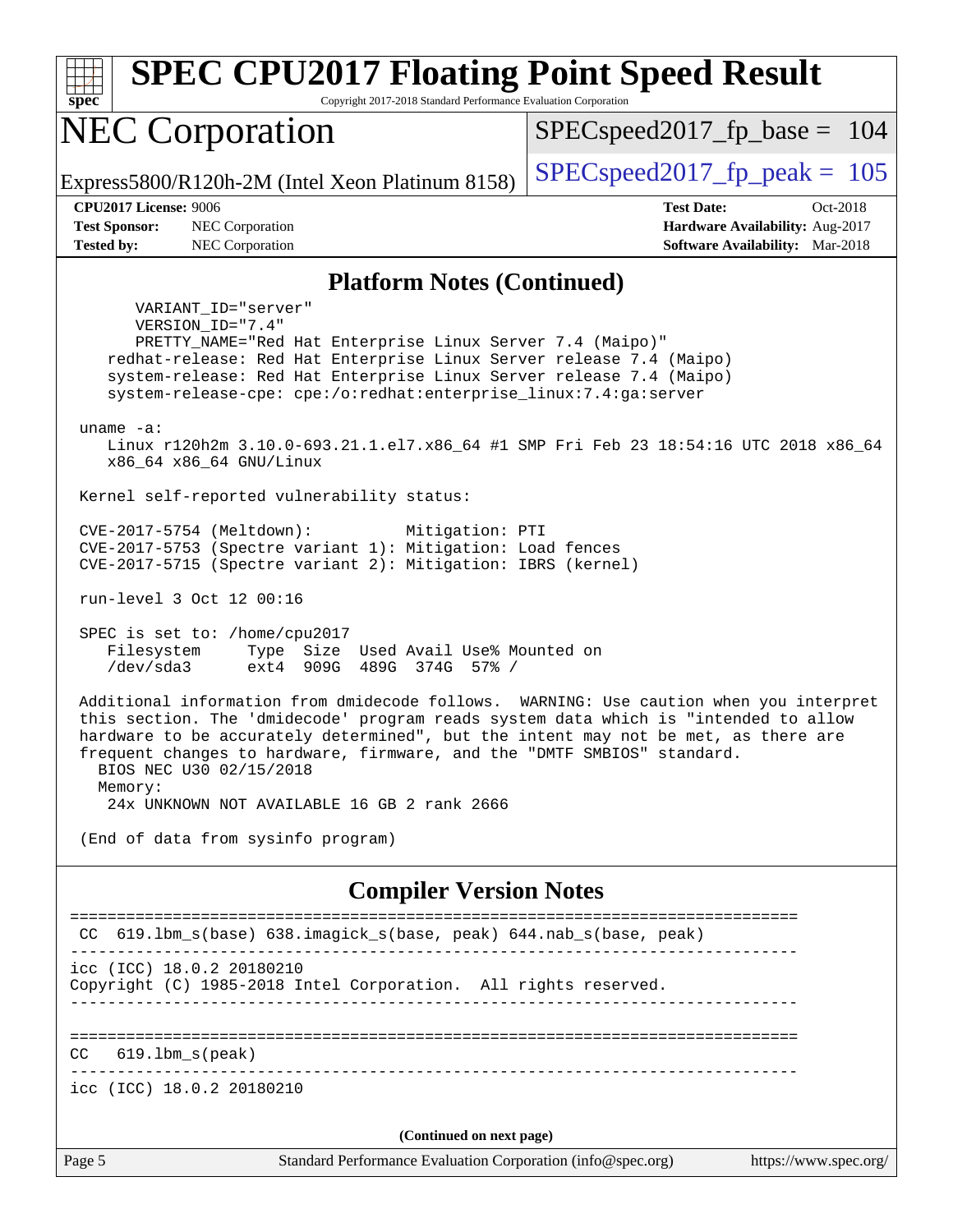| s<br>Dе<br>U |  |  |  |  |
|--------------|--|--|--|--|

Copyright 2017-2018 Standard Performance Evaluation Corporation

## NEC Corporation

[SPECspeed2017\\_fp\\_base =](http://www.spec.org/auto/cpu2017/Docs/result-fields.html#SPECspeed2017fpbase) 104

Express5800/R120h-2M (Intel Xeon Platinum 8158) [SPECspeed2017\\_fp\\_peak =](http://www.spec.org/auto/cpu2017/Docs/result-fields.html#SPECspeed2017fppeak)  $105$ 

**[CPU2017 License:](http://www.spec.org/auto/cpu2017/Docs/result-fields.html#CPU2017License)** 9006 **[Test Date:](http://www.spec.org/auto/cpu2017/Docs/result-fields.html#TestDate)** Oct-2018 **[Test Sponsor:](http://www.spec.org/auto/cpu2017/Docs/result-fields.html#TestSponsor)** NEC Corporation **[Hardware Availability:](http://www.spec.org/auto/cpu2017/Docs/result-fields.html#HardwareAvailability)** Aug-2017 **[Tested by:](http://www.spec.org/auto/cpu2017/Docs/result-fields.html#Testedby)** NEC Corporation **[Software Availability:](http://www.spec.org/auto/cpu2017/Docs/result-fields.html#SoftwareAvailability)** Mar-2018

### **[Compiler Version Notes \(Continued\)](http://www.spec.org/auto/cpu2017/Docs/result-fields.html#CompilerVersionNotes)**

| Copyright (C) 1985-2018 Intel Corporation. All rights reserved.                                                                                |                      |
|------------------------------------------------------------------------------------------------------------------------------------------------|----------------------|
| FC 607.cactuBSSN s(base, peak)                                                                                                                 |                      |
| icpc (ICC) 18.0.2 20180210<br>Copyright (C) 1985-2018 Intel Corporation.<br>icc (ICC) 18.0.2 20180210                                          | All rights reserved. |
| Copyright (C) 1985-2018 Intel Corporation.<br>ifort (IFORT) 18.0.2 20180210<br>Copyright (C) 1985-2018 Intel Corporation. All rights reserved. | All rights reserved. |
| FC 603.bwaves_s(base) 649.fotonik3d_s(base) 654.roms_s(base, peak)                                                                             |                      |
|                                                                                                                                                |                      |
| ifort (IFORT) 18.0.2 20180210<br>Copyright (C) 1985-2018 Intel Corporation. All rights reserved.                                               |                      |
|                                                                                                                                                |                      |
| 603.bwaves_s(peak) 649.fotonik3d_s(peak)<br>FC                                                                                                 |                      |
| ifort (IFORT) 18.0.2 20180210<br>Copyright (C) 1985-2018 Intel Corporation. All rights reserved.                                               |                      |
| $CC$ 621.wrf_s(base) 627.cam4_s(base, peak) 628.pop2_s(base)                                                                                   |                      |
| ifort (IFORT) 18.0.2 20180210<br>Copyright (C) 1985-2018 Intel Corporation.<br>icc (ICC) 18.0.2 20180210                                       | All rights reserved. |
| Copyright (C) 1985-2018 Intel Corporation. All rights reserved.                                                                                |                      |
| $621.wrf$ s(peak) $628.pop2$ s(peak)<br>CC.                                                                                                    |                      |
|                                                                                                                                                |                      |
| ifort (IFORT) 18.0.2 20180210<br>Copyright (C) 1985-2018 Intel Corporation.<br>icc (ICC) 18.0.2 20180210                                       | All rights reserved. |
| Copyright (C) 1985-2018 Intel Corporation.                                                                                                     | All rights reserved. |
|                                                                                                                                                |                      |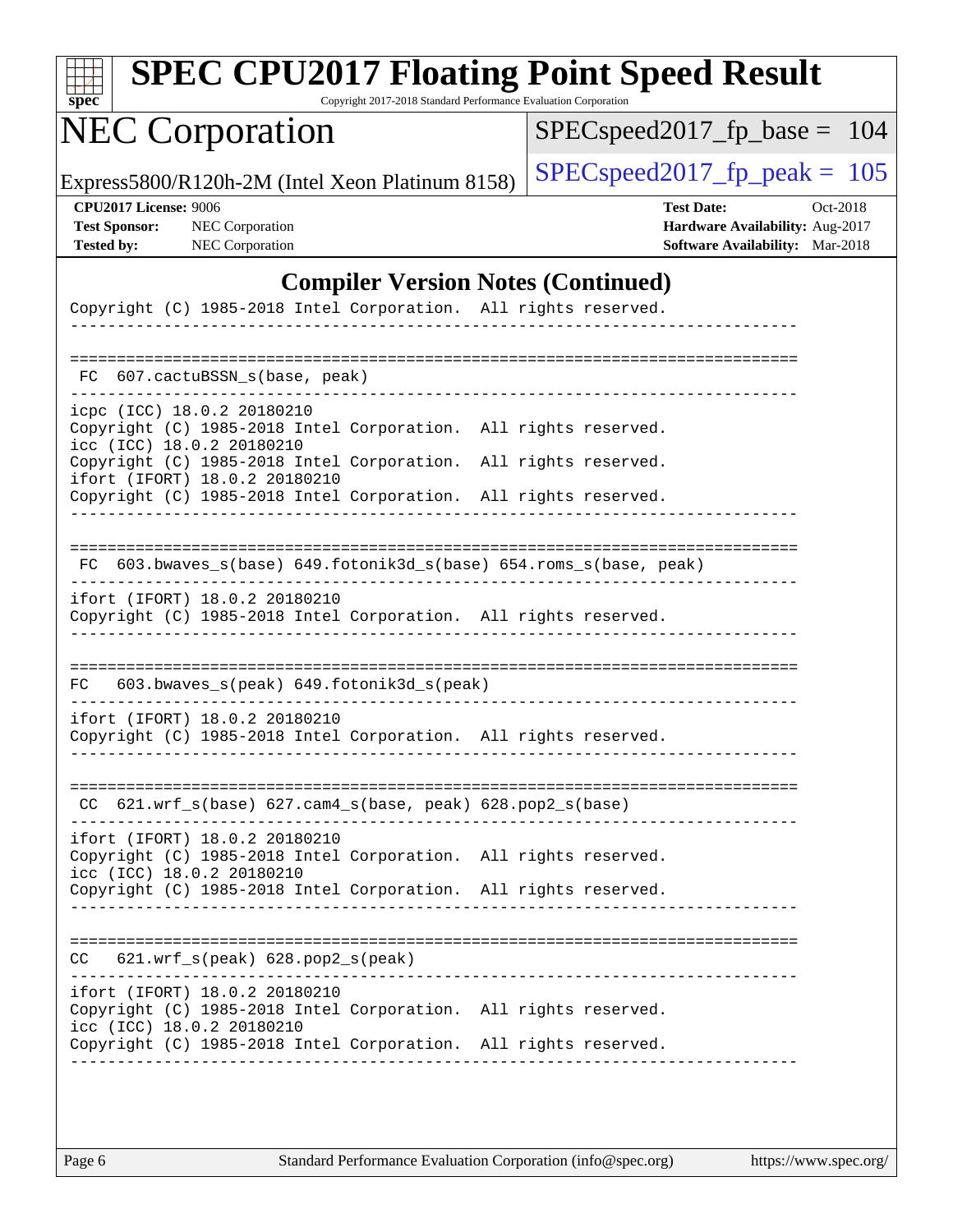

Copyright 2017-2018 Standard Performance Evaluation Corporation

## NEC Corporation

SPECspeed2017 fp base =  $104$ 

Express5800/R120h-2M (Intel Xeon Platinum 8158) [SPECspeed2017\\_fp\\_peak =](http://www.spec.org/auto/cpu2017/Docs/result-fields.html#SPECspeed2017fppeak)  $105$ 

**[Test Sponsor:](http://www.spec.org/auto/cpu2017/Docs/result-fields.html#TestSponsor)** NEC Corporation **[Hardware Availability:](http://www.spec.org/auto/cpu2017/Docs/result-fields.html#HardwareAvailability)** Aug-2017 **[Tested by:](http://www.spec.org/auto/cpu2017/Docs/result-fields.html#Testedby)** NEC Corporation **[Software Availability:](http://www.spec.org/auto/cpu2017/Docs/result-fields.html#SoftwareAvailability)** Mar-2018

**[CPU2017 License:](http://www.spec.org/auto/cpu2017/Docs/result-fields.html#CPU2017License)** 9006 **[Test Date:](http://www.spec.org/auto/cpu2017/Docs/result-fields.html#TestDate)** Oct-2018

### **[Base Compiler Invocation](http://www.spec.org/auto/cpu2017/Docs/result-fields.html#BaseCompilerInvocation)**

[C benchmarks](http://www.spec.org/auto/cpu2017/Docs/result-fields.html#Cbenchmarks): [icc -m64 -std=c11](http://www.spec.org/cpu2017/results/res2018q4/cpu2017-20181015-09184.flags.html#user_CCbase_intel_icc_64bit_c11_33ee0cdaae7deeeab2a9725423ba97205ce30f63b9926c2519791662299b76a0318f32ddfffdc46587804de3178b4f9328c46fa7c2b0cd779d7a61945c91cd35)

[Fortran benchmarks](http://www.spec.org/auto/cpu2017/Docs/result-fields.html#Fortranbenchmarks): [ifort -m64](http://www.spec.org/cpu2017/results/res2018q4/cpu2017-20181015-09184.flags.html#user_FCbase_intel_ifort_64bit_24f2bb282fbaeffd6157abe4f878425411749daecae9a33200eee2bee2fe76f3b89351d69a8130dd5949958ce389cf37ff59a95e7a40d588e8d3a57e0c3fd751)

[Benchmarks using both Fortran and C](http://www.spec.org/auto/cpu2017/Docs/result-fields.html#BenchmarksusingbothFortranandC): [ifort -m64](http://www.spec.org/cpu2017/results/res2018q4/cpu2017-20181015-09184.flags.html#user_CC_FCbase_intel_ifort_64bit_24f2bb282fbaeffd6157abe4f878425411749daecae9a33200eee2bee2fe76f3b89351d69a8130dd5949958ce389cf37ff59a95e7a40d588e8d3a57e0c3fd751) [icc -m64 -std=c11](http://www.spec.org/cpu2017/results/res2018q4/cpu2017-20181015-09184.flags.html#user_CC_FCbase_intel_icc_64bit_c11_33ee0cdaae7deeeab2a9725423ba97205ce30f63b9926c2519791662299b76a0318f32ddfffdc46587804de3178b4f9328c46fa7c2b0cd779d7a61945c91cd35)

[Benchmarks using Fortran, C, and C++](http://www.spec.org/auto/cpu2017/Docs/result-fields.html#BenchmarksusingFortranCandCXX): [icpc -m64](http://www.spec.org/cpu2017/results/res2018q4/cpu2017-20181015-09184.flags.html#user_CC_CXX_FCbase_intel_icpc_64bit_4ecb2543ae3f1412ef961e0650ca070fec7b7afdcd6ed48761b84423119d1bf6bdf5cad15b44d48e7256388bc77273b966e5eb805aefd121eb22e9299b2ec9d9) [icc -m64 -std=c11](http://www.spec.org/cpu2017/results/res2018q4/cpu2017-20181015-09184.flags.html#user_CC_CXX_FCbase_intel_icc_64bit_c11_33ee0cdaae7deeeab2a9725423ba97205ce30f63b9926c2519791662299b76a0318f32ddfffdc46587804de3178b4f9328c46fa7c2b0cd779d7a61945c91cd35) [ifort -m64](http://www.spec.org/cpu2017/results/res2018q4/cpu2017-20181015-09184.flags.html#user_CC_CXX_FCbase_intel_ifort_64bit_24f2bb282fbaeffd6157abe4f878425411749daecae9a33200eee2bee2fe76f3b89351d69a8130dd5949958ce389cf37ff59a95e7a40d588e8d3a57e0c3fd751)

### **[Base Portability Flags](http://www.spec.org/auto/cpu2017/Docs/result-fields.html#BasePortabilityFlags)**

 603.bwaves\_s: [-DSPEC\\_LP64](http://www.spec.org/cpu2017/results/res2018q4/cpu2017-20181015-09184.flags.html#suite_basePORTABILITY603_bwaves_s_DSPEC_LP64) 607.cactuBSSN\_s: [-DSPEC\\_LP64](http://www.spec.org/cpu2017/results/res2018q4/cpu2017-20181015-09184.flags.html#suite_basePORTABILITY607_cactuBSSN_s_DSPEC_LP64) 619.lbm\_s: [-DSPEC\\_LP64](http://www.spec.org/cpu2017/results/res2018q4/cpu2017-20181015-09184.flags.html#suite_basePORTABILITY619_lbm_s_DSPEC_LP64) 621.wrf\_s: [-DSPEC\\_LP64](http://www.spec.org/cpu2017/results/res2018q4/cpu2017-20181015-09184.flags.html#suite_basePORTABILITY621_wrf_s_DSPEC_LP64) [-DSPEC\\_CASE\\_FLAG](http://www.spec.org/cpu2017/results/res2018q4/cpu2017-20181015-09184.flags.html#b621.wrf_s_baseCPORTABILITY_DSPEC_CASE_FLAG) [-convert big\\_endian](http://www.spec.org/cpu2017/results/res2018q4/cpu2017-20181015-09184.flags.html#user_baseFPORTABILITY621_wrf_s_convert_big_endian_c3194028bc08c63ac5d04de18c48ce6d347e4e562e8892b8bdbdc0214820426deb8554edfa529a3fb25a586e65a3d812c835984020483e7e73212c4d31a38223) 627.cam4\_s: [-DSPEC\\_LP64](http://www.spec.org/cpu2017/results/res2018q4/cpu2017-20181015-09184.flags.html#suite_basePORTABILITY627_cam4_s_DSPEC_LP64) [-DSPEC\\_CASE\\_FLAG](http://www.spec.org/cpu2017/results/res2018q4/cpu2017-20181015-09184.flags.html#b627.cam4_s_baseCPORTABILITY_DSPEC_CASE_FLAG) 628.pop2\_s: [-DSPEC\\_LP64](http://www.spec.org/cpu2017/results/res2018q4/cpu2017-20181015-09184.flags.html#suite_basePORTABILITY628_pop2_s_DSPEC_LP64) [-DSPEC\\_CASE\\_FLAG](http://www.spec.org/cpu2017/results/res2018q4/cpu2017-20181015-09184.flags.html#b628.pop2_s_baseCPORTABILITY_DSPEC_CASE_FLAG) [-convert big\\_endian](http://www.spec.org/cpu2017/results/res2018q4/cpu2017-20181015-09184.flags.html#user_baseFPORTABILITY628_pop2_s_convert_big_endian_c3194028bc08c63ac5d04de18c48ce6d347e4e562e8892b8bdbdc0214820426deb8554edfa529a3fb25a586e65a3d812c835984020483e7e73212c4d31a38223) [-assume byterecl](http://www.spec.org/cpu2017/results/res2018q4/cpu2017-20181015-09184.flags.html#user_baseFPORTABILITY628_pop2_s_assume_byterecl_7e47d18b9513cf18525430bbf0f2177aa9bf368bc7a059c09b2c06a34b53bd3447c950d3f8d6c70e3faf3a05c8557d66a5798b567902e8849adc142926523472) 638.imagick\_s: [-DSPEC\\_LP64](http://www.spec.org/cpu2017/results/res2018q4/cpu2017-20181015-09184.flags.html#suite_basePORTABILITY638_imagick_s_DSPEC_LP64) 644.nab\_s: [-DSPEC\\_LP64](http://www.spec.org/cpu2017/results/res2018q4/cpu2017-20181015-09184.flags.html#suite_basePORTABILITY644_nab_s_DSPEC_LP64) 649.fotonik3d\_s: [-DSPEC\\_LP64](http://www.spec.org/cpu2017/results/res2018q4/cpu2017-20181015-09184.flags.html#suite_basePORTABILITY649_fotonik3d_s_DSPEC_LP64) 654.roms\_s: [-DSPEC\\_LP64](http://www.spec.org/cpu2017/results/res2018q4/cpu2017-20181015-09184.flags.html#suite_basePORTABILITY654_roms_s_DSPEC_LP64)

### **[Base Optimization Flags](http://www.spec.org/auto/cpu2017/Docs/result-fields.html#BaseOptimizationFlags)**

#### [C benchmarks](http://www.spec.org/auto/cpu2017/Docs/result-fields.html#Cbenchmarks):

[-Wl,-z,muldefs](http://www.spec.org/cpu2017/results/res2018q4/cpu2017-20181015-09184.flags.html#user_CCbase_link_force_multiple1_b4cbdb97b34bdee9ceefcfe54f4c8ea74255f0b02a4b23e853cdb0e18eb4525ac79b5a88067c842dd0ee6996c24547a27a4b99331201badda8798ef8a743f577) [-xCORE-AVX2](http://www.spec.org/cpu2017/results/res2018q4/cpu2017-20181015-09184.flags.html#user_CCbase_f-xCORE-AVX2) [-ipo](http://www.spec.org/cpu2017/results/res2018q4/cpu2017-20181015-09184.flags.html#user_CCbase_f-ipo) [-O3](http://www.spec.org/cpu2017/results/res2018q4/cpu2017-20181015-09184.flags.html#user_CCbase_f-O3) [-no-prec-div](http://www.spec.org/cpu2017/results/res2018q4/cpu2017-20181015-09184.flags.html#user_CCbase_f-no-prec-div) [-qopt-prefetch](http://www.spec.org/cpu2017/results/res2018q4/cpu2017-20181015-09184.flags.html#user_CCbase_f-qopt-prefetch) [-ffinite-math-only](http://www.spec.org/cpu2017/results/res2018q4/cpu2017-20181015-09184.flags.html#user_CCbase_f_finite_math_only_cb91587bd2077682c4b38af759c288ed7c732db004271a9512da14a4f8007909a5f1427ecbf1a0fb78ff2a814402c6114ac565ca162485bbcae155b5e4258871) [-qopt-mem-layout-trans=3](http://www.spec.org/cpu2017/results/res2018q4/cpu2017-20181015-09184.flags.html#user_CCbase_f-qopt-mem-layout-trans_de80db37974c74b1f0e20d883f0b675c88c3b01e9d123adea9b28688d64333345fb62bc4a798493513fdb68f60282f9a726aa07f478b2f7113531aecce732043) [-qopenmp](http://www.spec.org/cpu2017/results/res2018q4/cpu2017-20181015-09184.flags.html#user_CCbase_qopenmp_16be0c44f24f464004c6784a7acb94aca937f053568ce72f94b139a11c7c168634a55f6653758ddd83bcf7b8463e8028bb0b48b77bcddc6b78d5d95bb1df2967) [-DSPEC\\_OPENMP](http://www.spec.org/cpu2017/results/res2018q4/cpu2017-20181015-09184.flags.html#suite_CCbase_DSPEC_OPENMP) [-L/usr/local/je5.0.1-64/lib](http://www.spec.org/cpu2017/results/res2018q4/cpu2017-20181015-09184.flags.html#user_CCbase_jemalloc_link_path64_4b10a636b7bce113509b17f3bd0d6226c5fb2346b9178c2d0232c14f04ab830f976640479e5c33dc2bcbbdad86ecfb6634cbbd4418746f06f368b512fced5394) [-ljemalloc](http://www.spec.org/cpu2017/results/res2018q4/cpu2017-20181015-09184.flags.html#user_CCbase_jemalloc_link_lib_d1249b907c500fa1c0672f44f562e3d0f79738ae9e3c4a9c376d49f265a04b9c99b167ecedbf6711b3085be911c67ff61f150a17b3472be731631ba4d0471706)

#### [Fortran benchmarks](http://www.spec.org/auto/cpu2017/Docs/result-fields.html#Fortranbenchmarks):

[-Wl,-z,muldefs](http://www.spec.org/cpu2017/results/res2018q4/cpu2017-20181015-09184.flags.html#user_FCbase_link_force_multiple1_b4cbdb97b34bdee9ceefcfe54f4c8ea74255f0b02a4b23e853cdb0e18eb4525ac79b5a88067c842dd0ee6996c24547a27a4b99331201badda8798ef8a743f577) [-DSPEC\\_OPENMP](http://www.spec.org/cpu2017/results/res2018q4/cpu2017-20181015-09184.flags.html#suite_FCbase_DSPEC_OPENMP) [-xCORE-AVX2](http://www.spec.org/cpu2017/results/res2018q4/cpu2017-20181015-09184.flags.html#user_FCbase_f-xCORE-AVX2) [-ipo](http://www.spec.org/cpu2017/results/res2018q4/cpu2017-20181015-09184.flags.html#user_FCbase_f-ipo) [-O3](http://www.spec.org/cpu2017/results/res2018q4/cpu2017-20181015-09184.flags.html#user_FCbase_f-O3) [-no-prec-div](http://www.spec.org/cpu2017/results/res2018q4/cpu2017-20181015-09184.flags.html#user_FCbase_f-no-prec-div) [-qopt-prefetch](http://www.spec.org/cpu2017/results/res2018q4/cpu2017-20181015-09184.flags.html#user_FCbase_f-qopt-prefetch) [-ffinite-math-only](http://www.spec.org/cpu2017/results/res2018q4/cpu2017-20181015-09184.flags.html#user_FCbase_f_finite_math_only_cb91587bd2077682c4b38af759c288ed7c732db004271a9512da14a4f8007909a5f1427ecbf1a0fb78ff2a814402c6114ac565ca162485bbcae155b5e4258871) [-qopt-mem-layout-trans=3](http://www.spec.org/cpu2017/results/res2018q4/cpu2017-20181015-09184.flags.html#user_FCbase_f-qopt-mem-layout-trans_de80db37974c74b1f0e20d883f0b675c88c3b01e9d123adea9b28688d64333345fb62bc4a798493513fdb68f60282f9a726aa07f478b2f7113531aecce732043) [-qopenmp](http://www.spec.org/cpu2017/results/res2018q4/cpu2017-20181015-09184.flags.html#user_FCbase_qopenmp_16be0c44f24f464004c6784a7acb94aca937f053568ce72f94b139a11c7c168634a55f6653758ddd83bcf7b8463e8028bb0b48b77bcddc6b78d5d95bb1df2967) [-nostandard-realloc-lhs](http://www.spec.org/cpu2017/results/res2018q4/cpu2017-20181015-09184.flags.html#user_FCbase_f_2003_std_realloc_82b4557e90729c0f113870c07e44d33d6f5a304b4f63d4c15d2d0f1fab99f5daaed73bdb9275d9ae411527f28b936061aa8b9c8f2d63842963b95c9dd6426b8a) [-L/usr/local/je5.0.1-64/lib](http://www.spec.org/cpu2017/results/res2018q4/cpu2017-20181015-09184.flags.html#user_FCbase_jemalloc_link_path64_4b10a636b7bce113509b17f3bd0d6226c5fb2346b9178c2d0232c14f04ab830f976640479e5c33dc2bcbbdad86ecfb6634cbbd4418746f06f368b512fced5394) [-ljemalloc](http://www.spec.org/cpu2017/results/res2018q4/cpu2017-20181015-09184.flags.html#user_FCbase_jemalloc_link_lib_d1249b907c500fa1c0672f44f562e3d0f79738ae9e3c4a9c376d49f265a04b9c99b167ecedbf6711b3085be911c67ff61f150a17b3472be731631ba4d0471706)

[Benchmarks using both Fortran and C](http://www.spec.org/auto/cpu2017/Docs/result-fields.html#BenchmarksusingbothFortranandC):

[-Wl,-z,muldefs](http://www.spec.org/cpu2017/results/res2018q4/cpu2017-20181015-09184.flags.html#user_CC_FCbase_link_force_multiple1_b4cbdb97b34bdee9ceefcfe54f4c8ea74255f0b02a4b23e853cdb0e18eb4525ac79b5a88067c842dd0ee6996c24547a27a4b99331201badda8798ef8a743f577) [-xCORE-AVX2](http://www.spec.org/cpu2017/results/res2018q4/cpu2017-20181015-09184.flags.html#user_CC_FCbase_f-xCORE-AVX2) [-ipo](http://www.spec.org/cpu2017/results/res2018q4/cpu2017-20181015-09184.flags.html#user_CC_FCbase_f-ipo) [-O3](http://www.spec.org/cpu2017/results/res2018q4/cpu2017-20181015-09184.flags.html#user_CC_FCbase_f-O3) [-no-prec-div](http://www.spec.org/cpu2017/results/res2018q4/cpu2017-20181015-09184.flags.html#user_CC_FCbase_f-no-prec-div) [-qopt-prefetch](http://www.spec.org/cpu2017/results/res2018q4/cpu2017-20181015-09184.flags.html#user_CC_FCbase_f-qopt-prefetch) [-ffinite-math-only](http://www.spec.org/cpu2017/results/res2018q4/cpu2017-20181015-09184.flags.html#user_CC_FCbase_f_finite_math_only_cb91587bd2077682c4b38af759c288ed7c732db004271a9512da14a4f8007909a5f1427ecbf1a0fb78ff2a814402c6114ac565ca162485bbcae155b5e4258871) [-qopt-mem-layout-trans=3](http://www.spec.org/cpu2017/results/res2018q4/cpu2017-20181015-09184.flags.html#user_CC_FCbase_f-qopt-mem-layout-trans_de80db37974c74b1f0e20d883f0b675c88c3b01e9d123adea9b28688d64333345fb62bc4a798493513fdb68f60282f9a726aa07f478b2f7113531aecce732043) [-qopenmp](http://www.spec.org/cpu2017/results/res2018q4/cpu2017-20181015-09184.flags.html#user_CC_FCbase_qopenmp_16be0c44f24f464004c6784a7acb94aca937f053568ce72f94b139a11c7c168634a55f6653758ddd83bcf7b8463e8028bb0b48b77bcddc6b78d5d95bb1df2967) [-DSPEC\\_OPENMP](http://www.spec.org/cpu2017/results/res2018q4/cpu2017-20181015-09184.flags.html#suite_CC_FCbase_DSPEC_OPENMP) [-nostandard-realloc-lhs](http://www.spec.org/cpu2017/results/res2018q4/cpu2017-20181015-09184.flags.html#user_CC_FCbase_f_2003_std_realloc_82b4557e90729c0f113870c07e44d33d6f5a304b4f63d4c15d2d0f1fab99f5daaed73bdb9275d9ae411527f28b936061aa8b9c8f2d63842963b95c9dd6426b8a) [-L/usr/local/je5.0.1-64/lib](http://www.spec.org/cpu2017/results/res2018q4/cpu2017-20181015-09184.flags.html#user_CC_FCbase_jemalloc_link_path64_4b10a636b7bce113509b17f3bd0d6226c5fb2346b9178c2d0232c14f04ab830f976640479e5c33dc2bcbbdad86ecfb6634cbbd4418746f06f368b512fced5394) [-ljemalloc](http://www.spec.org/cpu2017/results/res2018q4/cpu2017-20181015-09184.flags.html#user_CC_FCbase_jemalloc_link_lib_d1249b907c500fa1c0672f44f562e3d0f79738ae9e3c4a9c376d49f265a04b9c99b167ecedbf6711b3085be911c67ff61f150a17b3472be731631ba4d0471706)

**(Continued on next page)**

| Page 7<br>Standard Performance Evaluation Corporation (info@spec.org) | https://www.spec.org/ |
|-----------------------------------------------------------------------|-----------------------|
|-----------------------------------------------------------------------|-----------------------|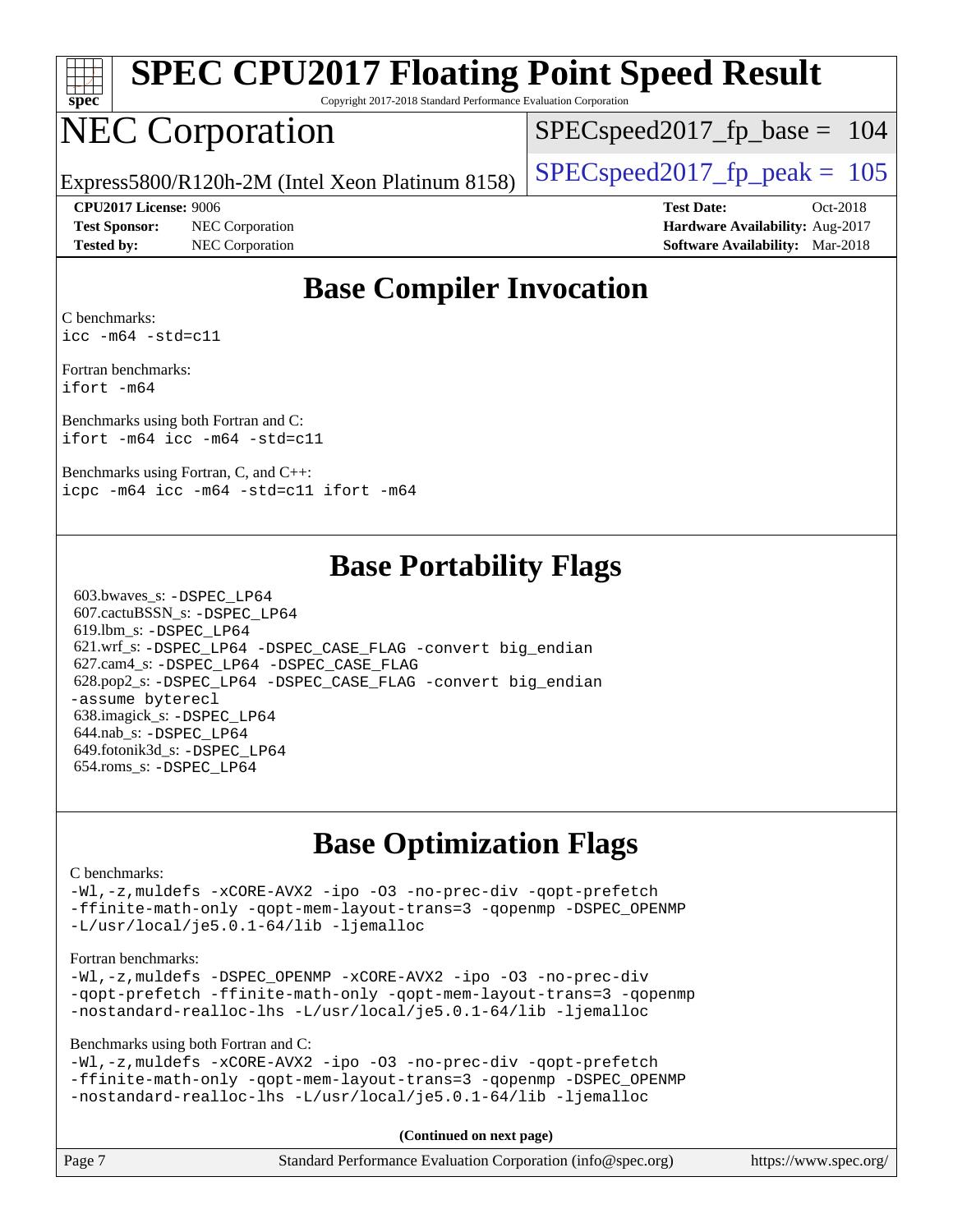

Copyright 2017-2018 Standard Performance Evaluation Corporation

## NEC Corporation

SPECspeed2017 fp base =  $104$ 

Express5800/R120h-2M (Intel Xeon Platinum 8158) [SPECspeed2017\\_fp\\_peak =](http://www.spec.org/auto/cpu2017/Docs/result-fields.html#SPECspeed2017fppeak)  $105$ 

**[Tested by:](http://www.spec.org/auto/cpu2017/Docs/result-fields.html#Testedby)** NEC Corporation **[Software Availability:](http://www.spec.org/auto/cpu2017/Docs/result-fields.html#SoftwareAvailability)** Mar-2018

**[CPU2017 License:](http://www.spec.org/auto/cpu2017/Docs/result-fields.html#CPU2017License)** 9006 **[Test Date:](http://www.spec.org/auto/cpu2017/Docs/result-fields.html#TestDate)** Oct-2018 **[Test Sponsor:](http://www.spec.org/auto/cpu2017/Docs/result-fields.html#TestSponsor)** NEC Corporation **[Hardware Availability:](http://www.spec.org/auto/cpu2017/Docs/result-fields.html#HardwareAvailability)** Aug-2017

### **[Base Optimization Flags \(Continued\)](http://www.spec.org/auto/cpu2017/Docs/result-fields.html#BaseOptimizationFlags)**

[Benchmarks using Fortran, C, and C++:](http://www.spec.org/auto/cpu2017/Docs/result-fields.html#BenchmarksusingFortranCandCXX)

[-Wl,-z,muldefs](http://www.spec.org/cpu2017/results/res2018q4/cpu2017-20181015-09184.flags.html#user_CC_CXX_FCbase_link_force_multiple1_b4cbdb97b34bdee9ceefcfe54f4c8ea74255f0b02a4b23e853cdb0e18eb4525ac79b5a88067c842dd0ee6996c24547a27a4b99331201badda8798ef8a743f577) [-xCORE-AVX2](http://www.spec.org/cpu2017/results/res2018q4/cpu2017-20181015-09184.flags.html#user_CC_CXX_FCbase_f-xCORE-AVX2) [-ipo](http://www.spec.org/cpu2017/results/res2018q4/cpu2017-20181015-09184.flags.html#user_CC_CXX_FCbase_f-ipo) [-O3](http://www.spec.org/cpu2017/results/res2018q4/cpu2017-20181015-09184.flags.html#user_CC_CXX_FCbase_f-O3) [-no-prec-div](http://www.spec.org/cpu2017/results/res2018q4/cpu2017-20181015-09184.flags.html#user_CC_CXX_FCbase_f-no-prec-div) [-qopt-prefetch](http://www.spec.org/cpu2017/results/res2018q4/cpu2017-20181015-09184.flags.html#user_CC_CXX_FCbase_f-qopt-prefetch) [-ffinite-math-only](http://www.spec.org/cpu2017/results/res2018q4/cpu2017-20181015-09184.flags.html#user_CC_CXX_FCbase_f_finite_math_only_cb91587bd2077682c4b38af759c288ed7c732db004271a9512da14a4f8007909a5f1427ecbf1a0fb78ff2a814402c6114ac565ca162485bbcae155b5e4258871) [-qopt-mem-layout-trans=3](http://www.spec.org/cpu2017/results/res2018q4/cpu2017-20181015-09184.flags.html#user_CC_CXX_FCbase_f-qopt-mem-layout-trans_de80db37974c74b1f0e20d883f0b675c88c3b01e9d123adea9b28688d64333345fb62bc4a798493513fdb68f60282f9a726aa07f478b2f7113531aecce732043) [-qopenmp](http://www.spec.org/cpu2017/results/res2018q4/cpu2017-20181015-09184.flags.html#user_CC_CXX_FCbase_qopenmp_16be0c44f24f464004c6784a7acb94aca937f053568ce72f94b139a11c7c168634a55f6653758ddd83bcf7b8463e8028bb0b48b77bcddc6b78d5d95bb1df2967) [-DSPEC\\_OPENMP](http://www.spec.org/cpu2017/results/res2018q4/cpu2017-20181015-09184.flags.html#suite_CC_CXX_FCbase_DSPEC_OPENMP) [-nostandard-realloc-lhs](http://www.spec.org/cpu2017/results/res2018q4/cpu2017-20181015-09184.flags.html#user_CC_CXX_FCbase_f_2003_std_realloc_82b4557e90729c0f113870c07e44d33d6f5a304b4f63d4c15d2d0f1fab99f5daaed73bdb9275d9ae411527f28b936061aa8b9c8f2d63842963b95c9dd6426b8a) [-L/usr/local/je5.0.1-64/lib](http://www.spec.org/cpu2017/results/res2018q4/cpu2017-20181015-09184.flags.html#user_CC_CXX_FCbase_jemalloc_link_path64_4b10a636b7bce113509b17f3bd0d6226c5fb2346b9178c2d0232c14f04ab830f976640479e5c33dc2bcbbdad86ecfb6634cbbd4418746f06f368b512fced5394) [-ljemalloc](http://www.spec.org/cpu2017/results/res2018q4/cpu2017-20181015-09184.flags.html#user_CC_CXX_FCbase_jemalloc_link_lib_d1249b907c500fa1c0672f44f562e3d0f79738ae9e3c4a9c376d49f265a04b9c99b167ecedbf6711b3085be911c67ff61f150a17b3472be731631ba4d0471706)

### **[Peak Compiler Invocation](http://www.spec.org/auto/cpu2017/Docs/result-fields.html#PeakCompilerInvocation)**

[C benchmarks](http://www.spec.org/auto/cpu2017/Docs/result-fields.html#Cbenchmarks): [icc -m64 -std=c11](http://www.spec.org/cpu2017/results/res2018q4/cpu2017-20181015-09184.flags.html#user_CCpeak_intel_icc_64bit_c11_33ee0cdaae7deeeab2a9725423ba97205ce30f63b9926c2519791662299b76a0318f32ddfffdc46587804de3178b4f9328c46fa7c2b0cd779d7a61945c91cd35)

[Fortran benchmarks](http://www.spec.org/auto/cpu2017/Docs/result-fields.html#Fortranbenchmarks): [ifort -m64](http://www.spec.org/cpu2017/results/res2018q4/cpu2017-20181015-09184.flags.html#user_FCpeak_intel_ifort_64bit_24f2bb282fbaeffd6157abe4f878425411749daecae9a33200eee2bee2fe76f3b89351d69a8130dd5949958ce389cf37ff59a95e7a40d588e8d3a57e0c3fd751)

[Benchmarks using both Fortran and C](http://www.spec.org/auto/cpu2017/Docs/result-fields.html#BenchmarksusingbothFortranandC): [ifort -m64](http://www.spec.org/cpu2017/results/res2018q4/cpu2017-20181015-09184.flags.html#user_CC_FCpeak_intel_ifort_64bit_24f2bb282fbaeffd6157abe4f878425411749daecae9a33200eee2bee2fe76f3b89351d69a8130dd5949958ce389cf37ff59a95e7a40d588e8d3a57e0c3fd751) [icc -m64 -std=c11](http://www.spec.org/cpu2017/results/res2018q4/cpu2017-20181015-09184.flags.html#user_CC_FCpeak_intel_icc_64bit_c11_33ee0cdaae7deeeab2a9725423ba97205ce30f63b9926c2519791662299b76a0318f32ddfffdc46587804de3178b4f9328c46fa7c2b0cd779d7a61945c91cd35)

[Benchmarks using Fortran, C, and C++:](http://www.spec.org/auto/cpu2017/Docs/result-fields.html#BenchmarksusingFortranCandCXX) [icpc -m64](http://www.spec.org/cpu2017/results/res2018q4/cpu2017-20181015-09184.flags.html#user_CC_CXX_FCpeak_intel_icpc_64bit_4ecb2543ae3f1412ef961e0650ca070fec7b7afdcd6ed48761b84423119d1bf6bdf5cad15b44d48e7256388bc77273b966e5eb805aefd121eb22e9299b2ec9d9) [icc -m64 -std=c11](http://www.spec.org/cpu2017/results/res2018q4/cpu2017-20181015-09184.flags.html#user_CC_CXX_FCpeak_intel_icc_64bit_c11_33ee0cdaae7deeeab2a9725423ba97205ce30f63b9926c2519791662299b76a0318f32ddfffdc46587804de3178b4f9328c46fa7c2b0cd779d7a61945c91cd35) [ifort -m64](http://www.spec.org/cpu2017/results/res2018q4/cpu2017-20181015-09184.flags.html#user_CC_CXX_FCpeak_intel_ifort_64bit_24f2bb282fbaeffd6157abe4f878425411749daecae9a33200eee2bee2fe76f3b89351d69a8130dd5949958ce389cf37ff59a95e7a40d588e8d3a57e0c3fd751)

### **[Peak Portability Flags](http://www.spec.org/auto/cpu2017/Docs/result-fields.html#PeakPortabilityFlags)**

Same as Base Portability Flags

## **[Peak Optimization Flags](http://www.spec.org/auto/cpu2017/Docs/result-fields.html#PeakOptimizationFlags)**

[C benchmarks](http://www.spec.org/auto/cpu2017/Docs/result-fields.html#Cbenchmarks):

619.lbm\_s: basepeak = yes

638.imagick\_s: basepeak = yes

 $644$ .nab\_s: basepeak = yes

[Fortran benchmarks](http://www.spec.org/auto/cpu2017/Docs/result-fields.html#Fortranbenchmarks):

603.bwaves\_s: basepeak = yes

**(Continued on next page)**

Page 8 Standard Performance Evaluation Corporation [\(info@spec.org\)](mailto:info@spec.org) <https://www.spec.org/>